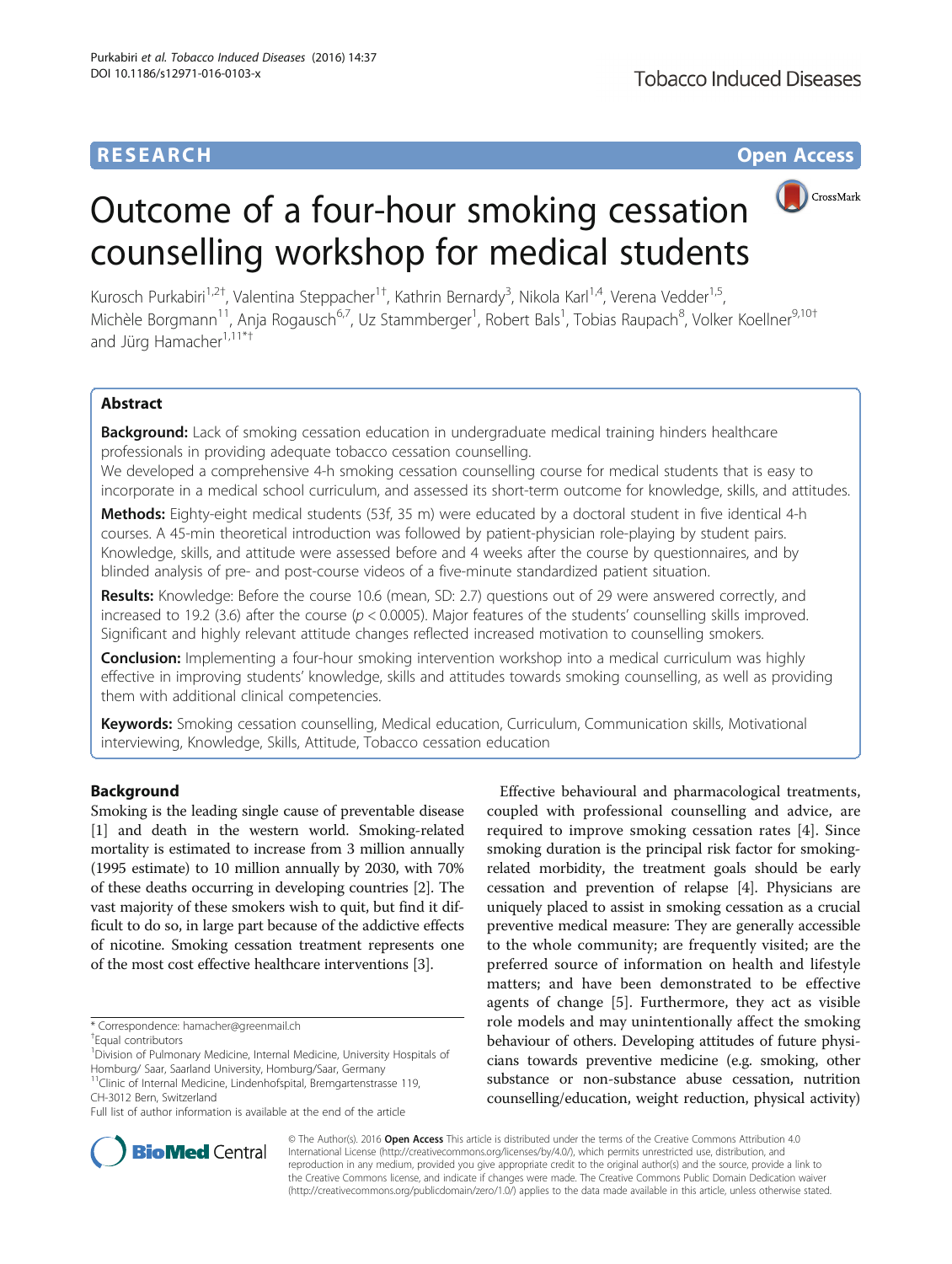will likely provide a major impetus for the inclusion of preventive medicine content in medical school curricula and in other forms of physician education [[6\]](#page-6-0). Assuming that physicians' personal attitude towards the issue of smoking cessation counselling is to a great extent formed during their medical education, any successful tobacco control measures within the medical profession will need to begin prior to graduation from medical school. Teaching modules should focus on the responsibility of physicians in disease prevention and training in specific smoking cessation techniques early in undergraduate curricula [[7\]](#page-6-0).

Despite its importance, few medical students receive formal training in smoking cessation counselling [\[7, 8](#page-6-0)]. Anxiety and feelings of being ill-prepared for practice are common amongst medical students [\[9](#page-6-0)]. Several studies have documented physicians' failure to advise their patients regarding smoking [\[10](#page-6-0)]. Most smoking patients are not instructed or assisted in their cessation efforts. Given the importance of smoking in practically all aspects of medicine and the role of clinicians in advising and aiding cessation, such competence is needed [[7\]](#page-6-0).

The purpose of this project was to teach students how to work effectively with patients in the area of smoking cessation counselling through an efficient 4-h comprehensive course. The workshop was designed to be easy to implement within the medical school curriculum. Key competences for adequate and successful smoking cessation counselling were intended to be as effective as possible, but still applicable to other health behaviours within daily clinical practice [[11](#page-6-0)].

## Methods

## Course

A 4-h voluntary extracurricular smoking cessation teaching course "by medical students for medical students" was offered by the medical faculty of Saarland University in Homburg/Saar, Germany. The course consisted of a 45-min PowerPoint presentation as a theoretical introduction, and a short discussion followed by 3 h of physician-patient role-playing and group discussions. Contents were in accordance with the Swiss and international clinical guidelines for smoking cessation, as well as with Swiss smoking cessation teaching courses for physicians [[3, 12](#page-6-0), [13\]](#page-6-0). The course included a pre- and a post-course assessment scheduled 4 weeks apart. The optional smoking cessation counselling courses, including full information on assessment, were offered for all medical students. In order to accommodate the large response, the course was run five times between January 2006 and June 2007. The course was conducted by a doctoral student, VS (5th year medical student) and took place in the seminar rooms of the University Hospitals. A medical expert, JH, with 25 years of experience in smoking

cessation, including teaching smoking cessation counselling, was the full-time supervisor. Fifteen to 20 1st–6th year medical students attended the course.

A 15-min lunch break was included in the training period. Time was allocated for discussion and questions at the end of the course. After each course all participating students were encouraged to fill out an anonymous course evaluation form in order to optimize future courses. Written informed consent was obtained from all participants in order that the data and film could be used for scientific research as well as for improving the course.

#### Study objectives and outcome measurements

The "success" or "partial success" of the course was reflected by "significant" ( $p < 0.05$ ) and "relevant" (d = 0.25) improvements in each of the three dimensions of medical students' smoking cessation competence (knowledge, skills, attitude [for definitions: see Additional file [1\]](#page-5-0)) 4 weeks after the course, and were assessed as primary endpoints.

The course was considered "successful" according to our a priori definition whenever all three dimensions of competence (knowledge, skills, attitude) had significantly and relevantly improved in the assessment 3–4 weeks after the course ended. The course was considered "partially successful" whenever less than three, but at least one dimension of competence had improved after the course.

## Formats for teaching and educational methods Theoretical in-depth lecture

The doctoral student (VS) delivered a 45-min didactic PowerPoint presentation, containing compact tobacco control information and set priorities to evidence-based practice-oriented theoretical knowledge needed for smoking cessation counselling by physicians. Together with additional literature, this short didactic approach served as a solid, but expandable theoretical basis for smoking cessation intervention training and clinical practice. The slides were based on literature and course materials [[4, 11, 13](#page-6-0), [14](#page-6-0)].

#### Physician-patient role-playing

Over a 3-h period, the students participated in roleplaying alternating between the smoking patient and the therapist, according to the six "Stages of Change" by Prochaska and DiClemente [[15](#page-6-0)]. Each student was given a description of the case setting corresponding to one of the stages of change. Flip charts containing the most important points for smoking cessation counselling were also distributed, and the course leader explained their optimal use. Participants were encouraged to rate each other's performance under interpersonal and emotional aspects with the aid of a check list and to discuss each other's performances after each role-play. Five to ten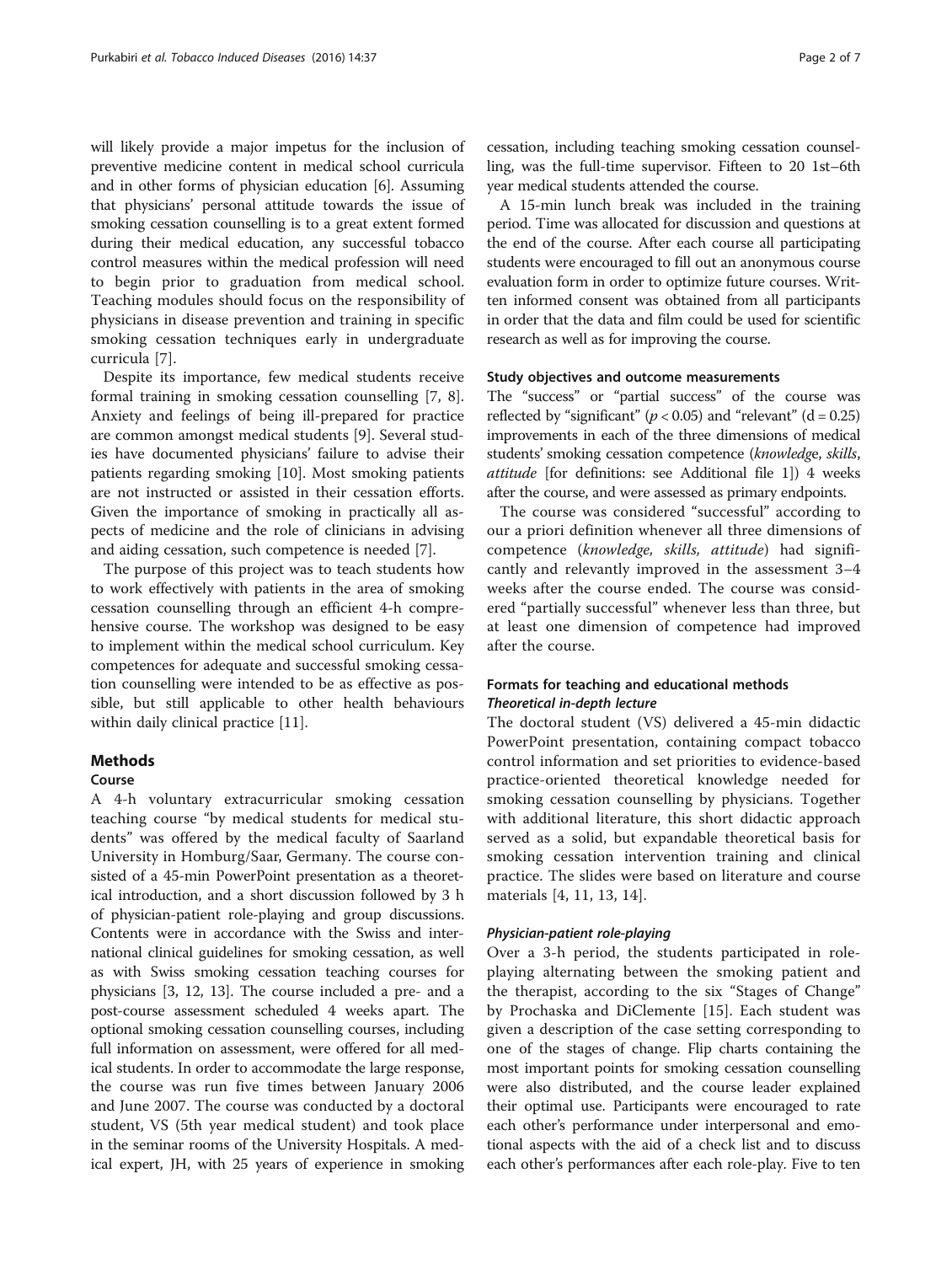minutes of interactive group discussions were implemented between each role-play. Both the doctoral student and expert continuously supervised the activities, provided feedback and answered questions.

#### Teaching materials

Participants were given reading assignments from communication, health behaviour change and specialist smoking cessation literature, as well as instructive handouts to guide them through their interviews. The handout-set included 6 items:

- 1) A counsellor's reference manual (script) summarizing current knowledge on tobacco use and cessation in clinical practice introducing the six stages of change: "pre-contemplation," "contemplation," "preparation," "action," "maintenance," and "relapse," as outlined by Prochaska and DiClemente [[15](#page-6-0)]. The manual also included a record sheet for consultations with smokers, and to facilitate data management of tobacco use and smoking cessation interventions.
- 2) A flip chart containing two algorithms summarizing counselling strategies and pharmacological therapy designed for the student's or physician's pocket or desk.
- 3) Separate notes informing the students about each of the different role-playing settings according to the six stages of change by Prochaska and DiClemente [\[15\]](#page-6-0).
- 4) A check list for self-assessment after the role-playing containing a list of crucial facts required to counsel smokers.
- 5) Information about the interview setting: The student were in the role of a general practitioner meeting a patient in order to re-examine a healed fracture of the ankle joint.
- 6) A set of patient instructions for the use of the discussed nicotine replacement products and smoking cessation drugs (bupropion, varenicline). The handout items are listed in Additional file [2](#page-5-0): Table S2.

## Pre- and 4 weeks post-course assessments Questionnaire on medical students' smoking cessation counselling competence

Students' smoking cessation intervention competences namely "knowledge," "skills," and "attitude" were assessed prior to training (to determine baseline performance levels) and 4 weeks after the course by questionnaires assessing the above-mentioned three dimensions of competence. The questionnaires were developed for this study by an expert panel, using the evidence-based literature of medicine [[16](#page-6-0)] and social sciences combined with empirical experiences in smoking cessation counselling.

Assessing "knowledge" and the self-assessment of "attitude" (subjective assessment of "attitude") The dimensions of "knowledge" and "self-assessment of attitude" were rated with the aid of a questionnaire containing 41 questions of which 29 multiple choice questions assessed knowledge. The basic knowledge required for efficient smoking cessation counselling is the essential composition of the course content, and can be summarized as: 1) cigarettes and nicotine, 2) diseases associated with smoking, 3) dependency and addiction, including an adapted pharmacological therapy for nicotine dependency, 4) the behaviour-change model with the different stages of change in the progress of smoking cessation according to Prochaska and DiClemente, and 5) related appropriate counselling strategies centred on basic communication concepts.

Twelve questions targeting "attitude" assessed attitudes towards smokers, counselling of smokers, the smoking cessation course and their self-evaluated tolerance towards smokers. All "attitude" items were answered with the aid of a Visual Analog Scale (VAS; scale range: 0-100 units). The comprehensibility as well as the difficulty level of the questions were piloted with medical students not participating in the course.

## Five minutes of videotaped standardized patient interviews pre- and 4 weeks post-course, allowed an off-line blinded video analysis

Each participant had two (pre- and 4 weeks postcourse) brief (5 min) encounters with a standardized patient (trained actor) representing a stage of change ("pre-contemplation"). Before the interview, each student was provided with information about the setting in which the general practitioner meets a patient in order to re-examine a healing fracture of the ankle joint. Both encounters were videotaped for a blinded analysis by two independent observers. The dimension of the contents as well as the patient-physician relationship and interaction were assessed with 33 items using visual analog scales. This allowed "skills" assessment as well as the externally assumed assessment of "attitude" (in contrast to subject's self-assessed "attitude" in the questionnaires).

Assessing "skills" and the externally assumed assessment of "attitude" Two independent and "blinded" evaluators (a senior medical student and a physician in internship who used this analysis as his doctoral thesis) were recruited and extensively trained individually and as a group, and repeatedly supervised by a multidisciplinary expert panel to rate the videotaped performances [[17\]](#page-6-0) using a rating check list. Evaluators were provided with a detailed evaluator's manual based on criteria of an expert panel of medical practitioners and smoking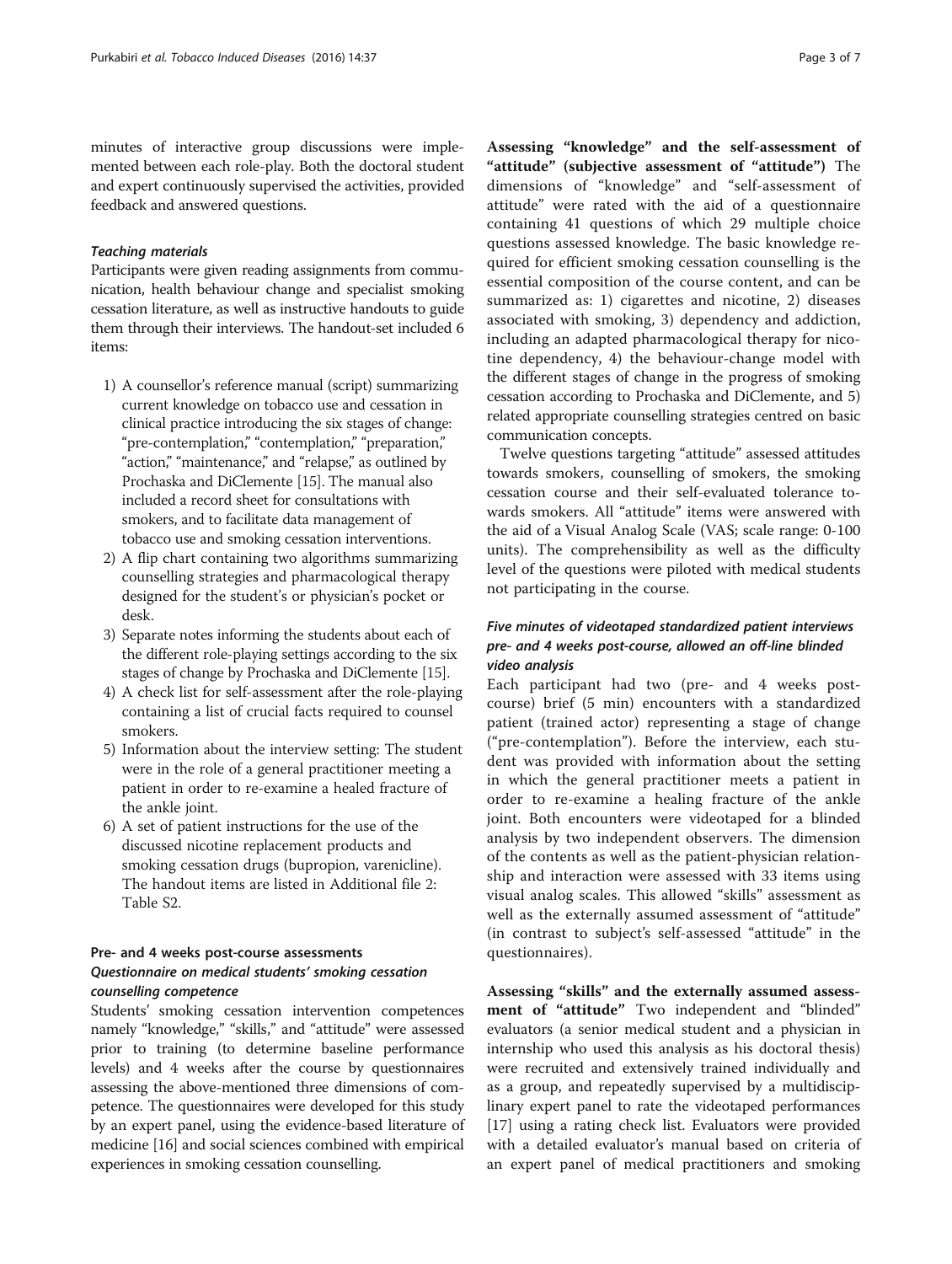researchers used in Swiss smoking cessation courses, including a questionnaire assessing whether the student, in the role of a counsellor, covers the most important points of smoking cessation. We assessed whether the student was able to detect the patient's nicotine dependency, evaluate the smoking history and identify the patient's stage of change according to Prochaska and DiClemente. Moreover, the check list covered the students' abilities to focus on the patient's problems concerning smoking cessation, offer possible treatments including an appropriate pharmacological therapy and suggest further appointments. Details of the rating are indicated in Additional file [3](#page-5-0).

Any ambiguity had to be discussed and resolved together with the third evaluator and the expert panel. No information about the time point (pre- or postcourse assessment) of the interviews was provided to the evaluators. More information about the structure of the rating schedule can be found in Additional file [4](#page-5-0).

#### **Statistics**

Data were analysed with the Systat 12.0 software (Systat Inc., Point Richmond, CA, USA). A p-value of  $\leq 0.05$ was considered significant. The median and range is given for descriptive statistics of variables with normal distribution of the mean (standard deviation) and for nonparametric distribution of variables. According to group number and design, paired T-test, unpaired Ttest, analysis of variance (ANOVA) with planned contrast analysis between groups or Kruskal-Wallis and Mann-Whitney U-test were applied, respectively. For computation of Cohen's d effect sizes the Online Calculator for Effect Sizes by Lenhard and Lenhard [\[18](#page-6-0)] was used. Cohen's d value (d) was used to estimate the effect sizes in the pre-post comparisons of the group. As there are no agreed standards for how to interpret an effect size, the most established approach by Cohen was ap-plied [[19, 20\]](#page-6-0). As a rule of thumb he suggested  $d \ge 0.2$ for small,  $d \ge 0.5$  for moderate and  $d \ge 0.8$  for large-sized effects. Wolf [\[21\]](#page-6-0) simplified Cohen's scopes into  $d \ge 0.25$ meaning that the effect is educationally/academically significant (i.e. "something was learned") and  $d \ge 0.50$ standing for an effect being further practically significant (therapeutic, i.e. "something happened").

#### Results

#### Study subjects and biometric data

Eighty-eight (eight pre-clinical and 80 clinical) medical students participated. Twenty percent of the participants were smokers (11 female and five male), 66% nonsmokers and 14% former smokers (i.e. more than 100 cigarettes in life).

## Competence dimensions Knowledge

Whereas participants could answer 10.6 (mean, SD: 2.7) questions out of 29 correctly prior to the course, 4 weeks after the course they demonstrated increased knowledge, and answered 19.2 (mean, SD 3.6) questions successfully ( $p < 0.0005$ ) corresponding to 81%. The effect size by Cohen's d was 2.7, which is considered as an "extremely relevant" improvement. The results are shown in Additional file [5](#page-5-0): Figure S1. Objective results were distinctly reflected in students' subjective anonymously written feedback forms, as well as in verbal feedback.

#### Skills

Significant gains were observed in the investigation of the motivation to quit smoking, in recommendations for stopping smoking, and suggestions for practical strategies to facilitate smoking cessation and prevent relapse. Substantial gains were also noted in the assessment of the duration and amount of tobacco consumption, and in the encouragement of the patient to reflect on present smoking behaviour in arguments against smoking and in informing the patient about benefits of smoking cessation. This included asking the patient to weigh the pros and cons of smoking cessation, offering assistance for smoking cessation, informing the patient about smoking cessation and the withdrawal process, providing information about Nicotine Replacement Therapy including instructions, and offering to discuss smoking again during the next visit (all  $p < 0.05$ ).

For the most part, there was a notable increase in the approximate measure of the "sum of observed skills" for each student, as seen in the video-analysis pre- versus 4 weeks post-course as shown in Additional file [6:](#page-5-0) Figure S2 (from mean 9.1 (SD 2.0) to 11.8 (SD 2.2);  $p < 0.0005$ ; Cohen's  $d = 1.3$ ).

#### Attitude

c1) Subjective (self-) assessment of "attitude" General attitude towards smoking counselling changed dramatically in questions 1 and 4, as also evidenced by Cohen's  $d$ . Questions 2 and 4 showed further changes between preand 4 weeks post-course, including a definite attitude to help smokers. Many students already expressed this attitude before the course, so there is probably some ceiling effect so that residual potential changes might only be small. Attitudes toward smokers as persons also became more tolerant, possibly reflecting more emotional understanding in their dependency; however, other very personal questions on the place of smokers in the students personal life did not change. Results are given in Additional file [7](#page-5-0): Table S1.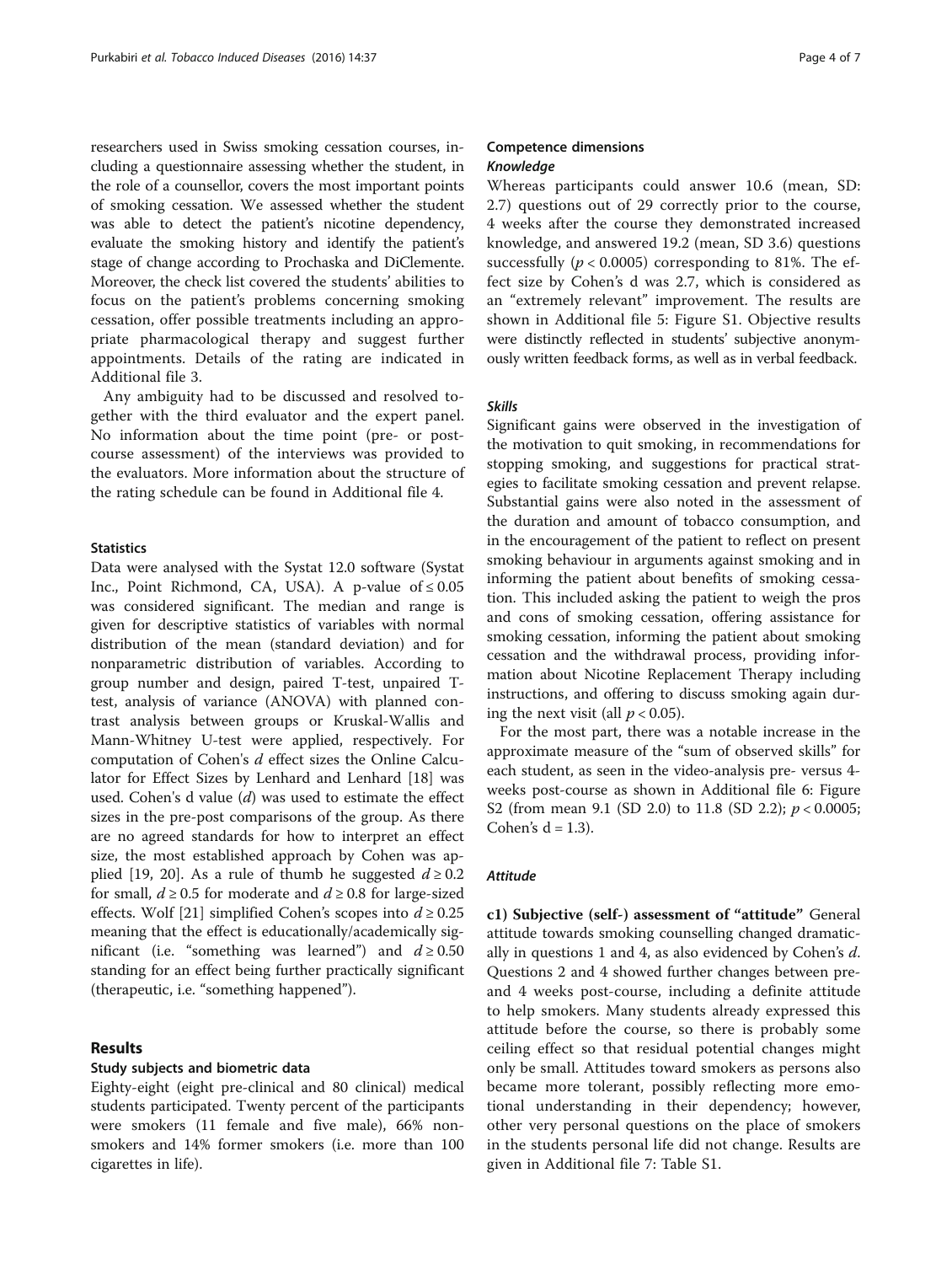c2) Externally assumed assessment of "attitude" The objective assessment of students' attitude showed a major positive change in virtually all assessed dimensions, as represented in Additional file [2](#page-5-0): Table S2.

## Questions on students benefits on the visual analog scale  $(0 - 100)$

In reply to the question whether they think that it would be possible to counsel smokers on the basis of the knowledge and skills learned in the course, most students answered that they agreed strongly with this statement (strongly agree =  $0-19$  pts; mean =  $17.4$ ; SD =  $3.8$ ).

All 87 students agreed that they would like to participate in further courses of the same style and with a similar goal setting  $(1 = \text{agree}; \text{mean} = 1.0; SD = 0.0)$ . More items about the students' evaluation after the course and their results are shown in Additional file [8](#page-5-0).

#### **Discussion**

The study confirms that a compact comprehensive 4-h interactive smoking cessation workshop for medical students is effective in terms of a profound short-term effect on the participants' counselling abilities. Its design allows easy inclusion in the medical curriculum. As the course was designed, organized and conducted by medical students for their fellow medical students and supported by experts, its low costs makes it feasible for low- and middle income countries, where institutional receptivity for integration of tobacco control education in the medical curricula is frequently limited. The workshop was implemented "by students for students" thus promoting corporate culture and identity among medical students, which may have been part of the particularly high acceptance of the course. Furthermore, in their spontaneous feedback, many students considered this smoking cessation counselling workshop to be "in line with the trend."

The quality of teaching during medical education is an important predictor of medical students' learning outcomes [[22\]](#page-6-0). Observations of community-based faculties indicated strong deficits in the provision for feedback [[23\]](#page-6-0). In order to motivate students and to leave room for feedback, we offered the course to all medical students in the context of voluntary participation independent of their educational level. Their feedback confirmed that the course had a fundamental effect on "the enhancement of physician-patient communication" in general. Active educational methods, particularly standardized patient-physician role-playing were used in this study to foster "learning by doing" of counselling skills. Whereas the practical parts of the course emphasized brief intervention strategies [[24, 25\]](#page-6-0) using key components of Motivational Interviewing for the range of patients willing to quit - to patients unwilling to quit. The course was intended to form a focused, albeit expandable basis for clinical practice. Students were provided with the knowledge and skills needed to reasonably fill a minimal - but realistic - intervention time of approximately 5 min according to the patient's individual stage of readiness to quit. The vast majority of students rated the exercises and intervention training educational content as highly important and appropriate for their level of training and for their future clinical work. This is also reflected by the fact that at the 4-week evaluation, 77% of the students had not consulted the hand-outs, underlining that the learning experience was, in effect, the course itself.

When and how to learn smoking cessation counselling?

In our study the "two-half day training program" suggested in Humair and colleagues "new curriculum to train residents in smoking cessation" [\[13](#page-6-0)] was reduced to a 4-h comprehensive course en bloc, and tailored to medical students' educational needs independent of their academic year. Similar courses at 12 US medical schools [\[26\]](#page-6-0) were quite heterogeneous, and lasted 4 to18 h.

By including education about tobacco in the medical curricula early on, students can be alerted to the health effects of tobacco use and learn to assist smokers to quit. This paper describes an efficient and economic setting for a smoking cessation course using the Stages-of-Change model by Prochaska, et al. [\[15\]](#page-6-0) to teach medical students how to provide smoking cessation counselling tailored to the smoker's individual readiness and motivation and to prescribe pharmacological therapy. The Transtheoretical Model is an evidence-based model of behavior change that has been developed and tested during the past decades in the context of smoking cessation [[27\]](#page-6-0). Antypas and colleagues see the potential to combine the efficacy of health behavior change theorybased interventions with the higher perceived usefulness of interventions designed according to patient input [[28\]](#page-6-0).

In their anonymous feedback most students strongly agreed that the course provided not just the competence to approach and counsel smokers in a specifically scientific way, and overcome theoretical arbitrary dividing lines in order to assign patients to categories by means of a diagnosis and a consecutive treatment plan. They also learned about the physician-patient relationship in general, more or less detached from theoretical assessment tools, thus enabling them to expand and modify their counselling skills according to the individual needs of their future patients. The use of the Stages-of-Change model to behaviours other than tobacco dependence is an advantageous teaching method for promoting behavioural change in addiction in general, such as exercise, sleep hygiene, or nutrition, rather than specific techniques for specific behaviours [[29](#page-6-0)].

For the purpose of an efficient training methodology and a proper evaluation of the issue of smoking cessation,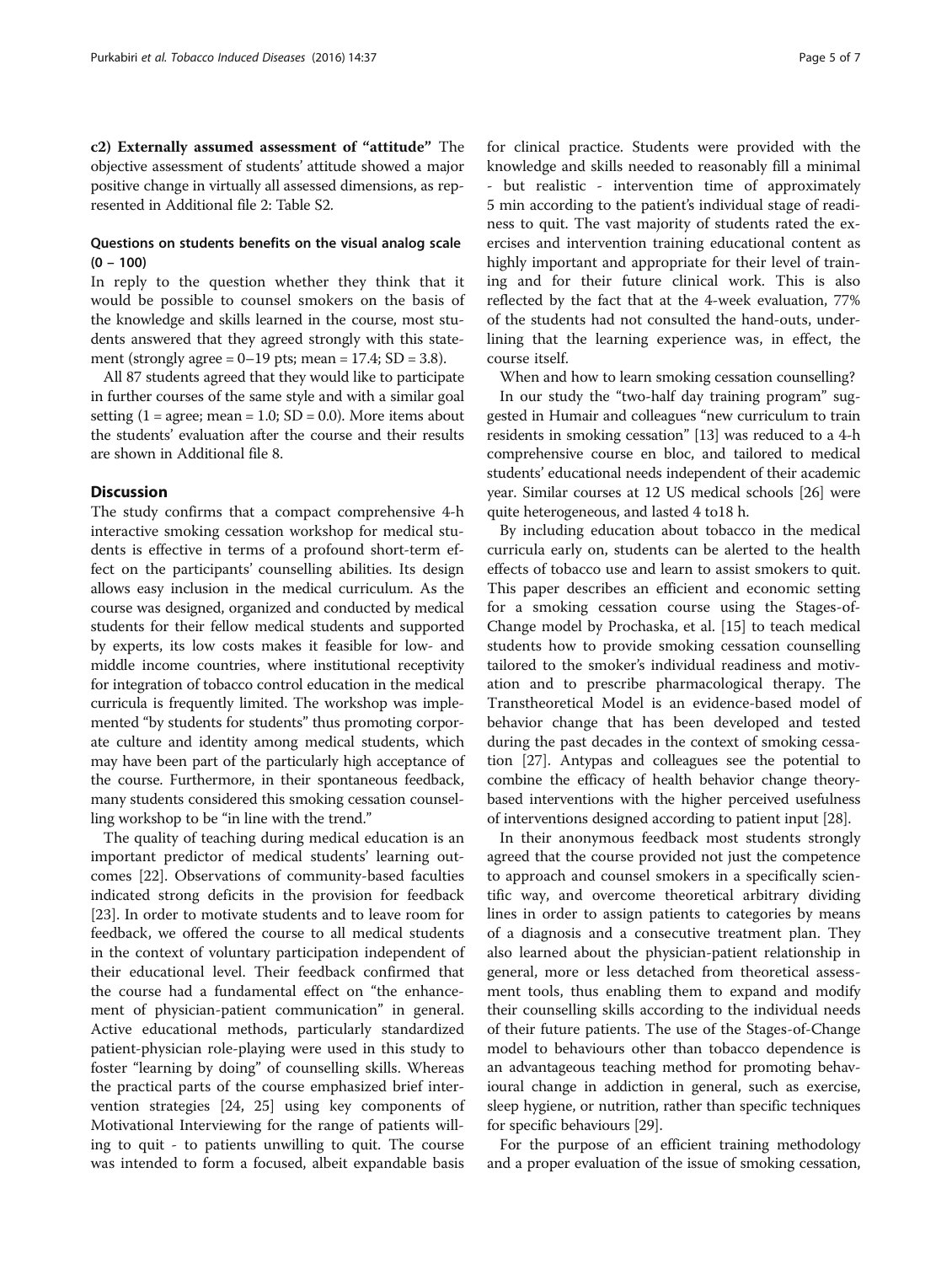<span id="page-5-0"></span>competence was differentiated into the components "knowledge," "skills" and "attitude," which is well established in the literature [[30\]](#page-6-0). Students demonstrated significant, and considering Cohen's d effect size and student feedback, probably highly relevant improvements in key measurements of knowledge, skills and attitude regarding smoking cessation counselling and in the confidence and motivation to apply those competence elements in practice as future physicians. Medical students felt more knowledgeable and confident in following the recommended practices and offering cessation counselling to their future patients, as shown in Additional file 7: Table S1.

The most important outcome of knowledge, skill and attitude results may be the remarkable shift in attitude. Behaviour towards the patient is probably most influenced in the long-term by attitude.

#### Study limitations

As there are no existing validating tools, therefore the questionnaires have not been validated. The current assessment for physicians and trainees formats reliably test core knowledge and basic skills. However, they may underemphasize some important domains of professional medical practice, including interpersonal skills, lifelong learning, professionalism, and the non-trivial step of integration of core knowledge and skills into clinical practice. In addition to assessments of basic skills, new formats that assess clinical reasoning, expert judgment, management of ambiguity, professionalism, time management, learning strategies, and teamwork would require optimal multidimensional assessments. Institutional support, reflection, and mentoring should accompany their development and change medical school programs and education.

Unfortunately, most program evaluations - ours included - lack long-term follow-up.

Variations in counselling competence between genders were not considered. Empirical findings on gender differences in smoking cessation with focus on 1) nicotine replacement therapy, 2) depression and anxiety factors, 3) post-cessation weight gain and body-shape concerns, 4) post-cessation withdrawal, and 5) the importance of social support during smoking cessation might play a role.

There may exist an important selection bias due to nonrandomized selection of the participants. The course took place on a voluntary basis, and students who voluntarily enrolled for this course may be more motivated.

## Conclusions

We conclude that the study's major objectives were achieved as significant and assumed relevant gains in medical students' dimensions of competence (knowledge, skills, attitude) for successful patient-centred smoking cessation counselling could be measured. The students' anonymous feedback was an indicator for the courses feasibility and for improved self-efficacy, suggesting that such a course was tailored to their competence needs, and could be implemented into medical school curricula. The course seems highly effective in promoting future physicians' ability in smoking cessation counselling and thus in the long-term retention of medical students' preventive medical competence. Although not shown, such trained competences may foster general counselling competences in further areas, such as addiction, nutrition, exercise and weight, stress management, or sleep issuescounselling could be measured.

## Additional files

[Additional file 1:](dx.doi.org/10.1186/s12971-016-0103-x) Definitions of Competence Dimensions. (DOCX 26 kb) [Additional file 2: Table S2.](dx.doi.org/10.1186/s12971-016-0103-x) Externally Assumed Assessment of Attitude, Analyzed by the Two Standardized Patient Videos Pre- and 4 Weeks Post-Course (Visual Analoa Scale IVASI Results). (DOCX 18 kb)

[Additional file 3:](dx.doi.org/10.1186/s12971-016-0103-x) Evaluation Sheet for the filmed Role-Play. (DOCX 19 kb)

[Additional file 4:](dx.doi.org/10.1186/s12971-016-0103-x) Structure of the Evaluation Sheet. (DOCX 22 kb)

[Additional file 5: Figure S1.](dx.doi.org/10.1186/s12971-016-0103-x) Knowledge: Before and 4 Weeks After the Course. (DOCX 16 kb)

[Additional file 6: Figure S2.](dx.doi.org/10.1186/s12971-016-0103-x) Skills of the Students: Two 5-min Standardized Videos Before and 4 Weeks After the Course. (DOCX 19 kb)

[Additional file 7: Table S1.](dx.doi.org/10.1186/s12971-016-0103-x) Subjective, Questionnaire-Based (Self-) Assessment of Attitude Before and After the Course (Visual Analog Scale [VAS] Results). (DOCX 18 kb)

[Additional file 8:](dx.doi.org/10.1186/s12971-016-0103-x) Anonymous Evaluation by the Participants 3 Days and 4 Weeks after the Course. (DOCX 20 kb)

#### Acknowledgement

The authors thank the following people for their support of this project: Dr. med. Jean-Paul Humair; Ms. Marianne Habicht-Steppacher; Ms. Christine Smith; all students for their motivation and willingness to be extensively assessed. The authors thank Linda Bolzern for critically reading and correcting the manuscript. Further, the authors thank the organisation "Teach the Teacher" of the Saarland University, Homburg, Germany, where two authors (VK, JH) are active members, for their support in the design and implementation of this teaching project.

#### Funding

This research received no specific grant from any funding agency in the public, commercial or not-for-profit sectors. The work of MB and JH was supported by the "Lungen- und Atmungsstiftung Bern".

#### Authors' contributions

KP, VS, KB, NK, VK and JH were involved in study idea, design and implementation, KP, VS, MB, US and JH in the biostatistical analysis. W, MB, AR, US, RB, JH and TR and VK were involved in data analysis and manuscript preparation. All authors read and approved the final manuscript.

#### Competing interests

The authors declare that they have no competing interests.

#### Author details

<sup>1</sup> Division of Pulmonary Medicine, Internal Medicine, University Hospitals of Homburg/ Saar, Saarland University, Homburg/Saar, Germany. <sup>2</sup>Clinic of Pulmonary Medicine and Respiratory Cell Research, University Hospital Basel, Basel, Switzerland. <sup>3</sup> Division of Pain Medicine, Berufsgenossenschaftliches Universitätsklinikum Bergmannsheil GmbH, Bochum, Germany. <sup>4</sup> Divison of Internal Medicine, Hospital of Münsingen, Münsingen, Switzerland.